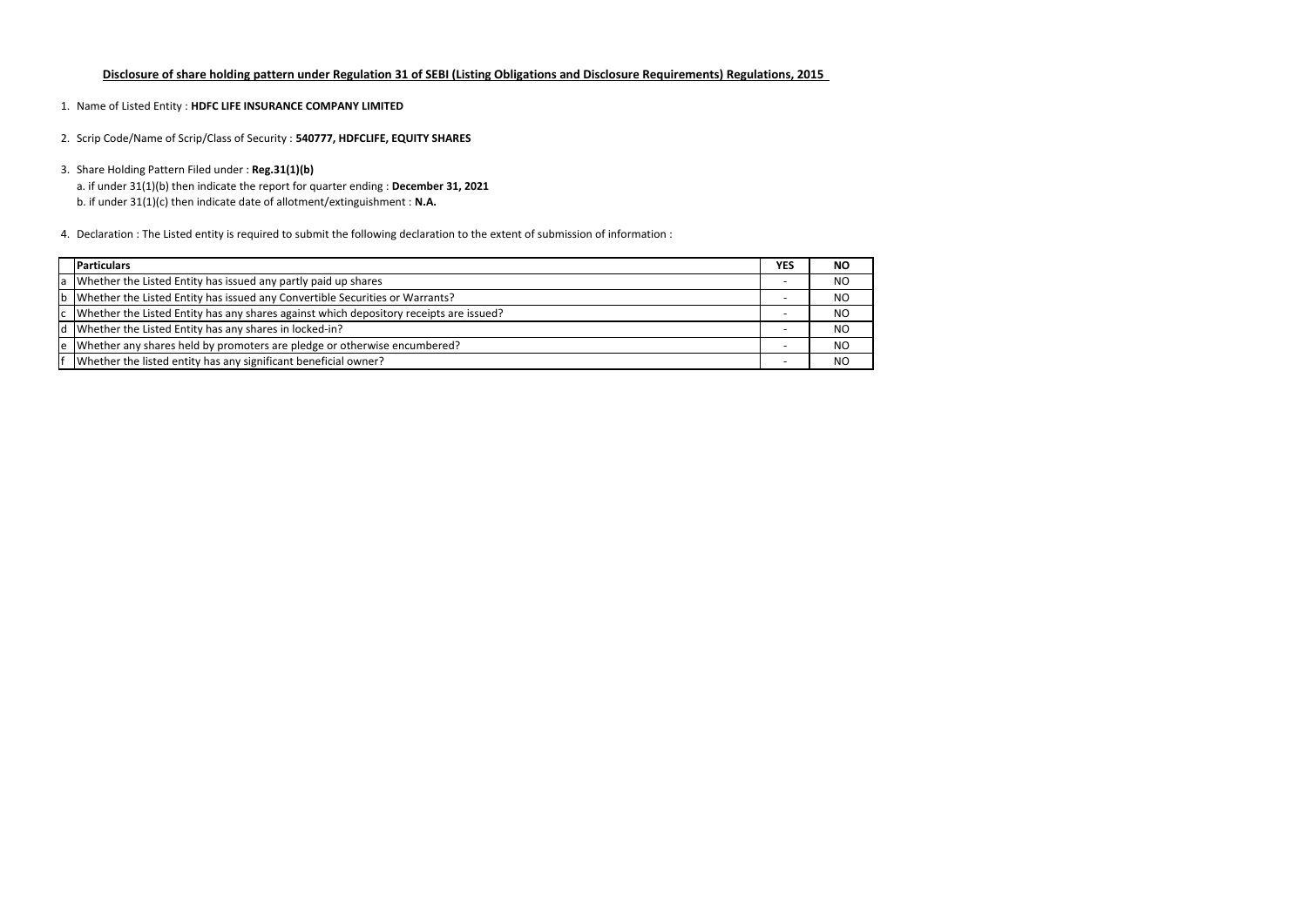|      | Category Category of Shareholder | No of  | No of fully paid up Partly paid-                             | No of        | <b>No of Shares</b><br>Underlying | <b>Total No of Shares</b>     | Shareholding as a<br>% of total no of |            |                     | Number of Voting Rights held in each class of securities |                            | <b>No of Shares</b><br><b>Underlying</b><br>Outstanding | Shareholding as a %<br>assuming full<br>conversion of                   | Number of Locked in Shares |                                          | <b>Number of Shares</b><br>pledged or otherwise<br>encumbered |                                          | <b>Number of equity</b><br>shares held in |
|------|----------------------------------|--------|--------------------------------------------------------------|--------------|-----------------------------------|-------------------------------|---------------------------------------|------------|---------------------|----------------------------------------------------------|----------------------------|---------------------------------------------------------|-------------------------------------------------------------------------|----------------------------|------------------------------------------|---------------------------------------------------------------|------------------------------------------|-------------------------------------------|
|      |                                  |        | Shareholders   equity shares held   up equity<br>shares held |              | <b>Depository</b><br>Receipts     | Held (VII) =<br>(IV)+(V)+(VI) | shares (As a % of<br>(A+B+C2))        |            | No of Voting Rights |                                                          | Total as a %<br>of (A+B+C) | converttible<br>securities<br>(Including<br>Warrants)   | convertible Securities<br>(as a percentage of<br>diluted share capital) | No.                        | As a<br>% of total<br><b>Shares held</b> | No.                                                           | As a % of<br>total<br><b>Shares held</b> | dematerialized<br>form                    |
|      |                                  |        |                                                              |              |                                   |                               |                                       | Class X    | <b>Class Y</b>      | Total                                                    |                            |                                                         |                                                                         |                            |                                          |                                                               |                                          |                                           |
|      |                                  |        |                                                              |              |                                   |                               |                                       |            |                     |                                                          |                            |                                                         |                                                                         |                            |                                          |                                                               |                                          |                                           |
| (A)  | Promoter & Promoter Group        |        | 1088659430                                                   | $\Omega$     |                                   | 1088659430                    | 53.77                                 | 1088659430 |                     | 1088659430                                               | 53.77                      |                                                         | 53.77                                                                   |                            | 0.00                                     |                                                               | 0.00                                     | 1088659430                                |
| (B)  | Public                           | 915070 | 935591769                                                    |              |                                   | 935591769                     | 46.21                                 | 935591769  |                     | 935591769                                                | 46.21                      |                                                         | 46.21                                                                   |                            | 0.00                                     | NA.                                                           | NA.                                      | 935590653                                 |
|      | Non Promoter-Non Public          |        |                                                              |              |                                   |                               |                                       |            |                     |                                                          |                            |                                                         |                                                                         |                            |                                          |                                                               |                                          |                                           |
| (C1) | Shares underlying DRs            |        |                                                              |              |                                   |                               | <b>NA</b>                             |            |                     |                                                          | 0.00                       |                                                         | <b>NA</b>                                                               |                            | 0.00                                     | <b>NA</b>                                                     | NA.                                      | $\Omega$                                  |
| (C2) | Shares held by Employes Trusts   |        | 539834                                                       | <sup>0</sup> |                                   | 539834                        | 0.03                                  | 539834     |                     | 539834                                                   | 0.03                       |                                                         | 0.03                                                                    |                            | 0.00                                     | <b>NA</b>                                                     | <b>NA</b>                                | 539834                                    |
|      |                                  |        |                                                              |              |                                   |                               |                                       |            |                     |                                                          |                            |                                                         |                                                                         |                            |                                          |                                                               |                                          |                                           |
|      | Total:                           | 915073 | 2024791033                                                   |              |                                   | 2024791033                    | 100.00                                | 2024791033 |                     | 2024791033                                               | 100.00                     |                                                         | 100.00                                                                  |                            | 0.00                                     |                                                               | 0.00                                     | 2024789917                                |

### **Table I ‐ Summary Statement holding of specified securities**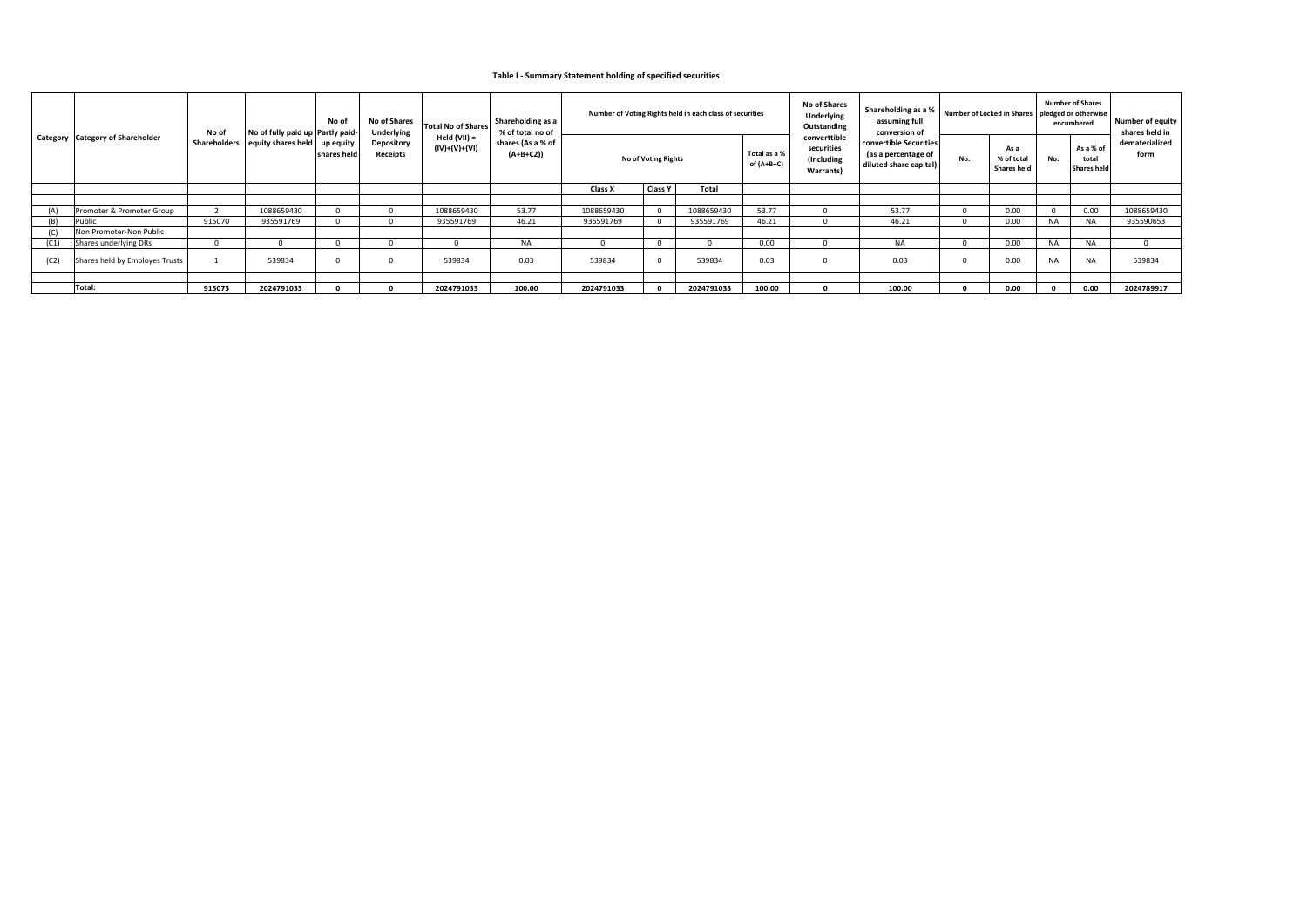#### **Table II ‐ Statement showing shareholding pattern of the Promoter and Promoter Group**

| Category | Category & Name of the Shareholder                                                                       | <b>Entity type</b><br>i.e. promoter<br>or promoter<br>group entity<br>(except | No of<br>Shareholders    |            |              | No of fully paid<br>up equity shares<br>held | No of Partly<br>paid-up equity<br>shares held | No of Shares<br>Underlying<br>Depository<br>Receipts | <b>Total No of</b><br><b>Shares Held</b><br>(IV+V+VI) | Shareholding as a<br>% of total no of<br>shares (calculated<br>as per SCRR, 1957<br>(VIII) As a % of | Number of Voting Rights held in each class of securities |                            |                   |                                   | <b>No of Shares</b><br><b>Underlying</b><br>Outstanding<br>converttible<br>securities<br>(Including | Shareholding as a %<br>assuming full<br>conversion of<br>convertible Securities<br>(as a percentage of<br>diluted share capital) | Number of Locked in<br><b>Shares</b> |                                       | <b>Number of Shares</b><br>pledged or otherwise<br>encumbered |  | <b>Number of equity</b><br>shares held in<br>dematerialized form |
|----------|----------------------------------------------------------------------------------------------------------|-------------------------------------------------------------------------------|--------------------------|------------|--------------|----------------------------------------------|-----------------------------------------------|------------------------------------------------------|-------------------------------------------------------|------------------------------------------------------------------------------------------------------|----------------------------------------------------------|----------------------------|-------------------|-----------------------------------|-----------------------------------------------------------------------------------------------------|----------------------------------------------------------------------------------------------------------------------------------|--------------------------------------|---------------------------------------|---------------------------------------------------------------|--|------------------------------------------------------------------|
|          |                                                                                                          | promoter)                                                                     |                          |            |              |                                              |                                               | (A+B+C2                                              |                                                       | <b>No of Voting Rights</b>                                                                           |                                                          | Total as a %<br>of (A+B+C) | <b>Warrants</b> ) | (VII)+(X) As a % of<br>$(A+B+C2)$ | No.                                                                                                 | As a % of<br>total Shares<br>held                                                                                                | No.                                  | As a % of total<br><b>Shares held</b> |                                                               |  |                                                                  |
|          |                                                                                                          |                                                                               |                          |            |              |                                              |                                               |                                                      | Class X                                               | <b>Class Y</b>                                                                                       | Total                                                    |                            |                   |                                   |                                                                                                     |                                                                                                                                  |                                      |                                       |                                                               |  |                                                                  |
| (1)      | Indian                                                                                                   |                                                                               |                          |            |              |                                              |                                               |                                                      |                                                       |                                                                                                      |                                                          |                            |                   |                                   |                                                                                                     |                                                                                                                                  |                                      |                                       |                                                               |  |                                                                  |
| (a)      | Individuals/Hindu undivided Family                                                                       |                                                                               | $\Omega$                 | $\Omega$   | $\Omega$     | $\Omega$                                     | $\Omega$                                      | 0.00                                                 | $\Omega$                                              | $\Omega$                                                                                             | $\Omega$                                                 | 0.00                       | $\Omega$          | 0.00                              | $\overline{0}$                                                                                      | 0.00                                                                                                                             | $\overline{0}$                       | 0.00                                  | $\mathbf 0$                                                   |  |                                                                  |
| (b)      | Central Government/State Government(s)                                                                   |                                                                               | $\Omega$                 | $\Omega$   | $\Omega$     | $\Omega$                                     | $\Omega$                                      | 0.00                                                 | $\Omega$                                              | $\Omega$                                                                                             | $\Omega$                                                 | 0.00                       | $\Omega$          | 0.00                              | $\overline{0}$                                                                                      | 0.00                                                                                                                             | $\mathbf{0}$                         | 0.00                                  | $\mathbf 0$                                                   |  |                                                                  |
| (c)      | <b>Financial Institutions/Banks</b>                                                                      |                                                                               | $\Omega$                 | $\Omega$   | $\Omega$     | - 0                                          | $\Omega$                                      | 0.00                                                 | $\Omega$                                              | $\Omega$                                                                                             | $\Omega$                                                 | 0.00                       | $\Omega$          | 0.00                              | $\overline{0}$                                                                                      | 0.00                                                                                                                             | $\mathbf{0}$                         | 0.00                                  | $\Omega$                                                      |  |                                                                  |
| (d)      | Any Other                                                                                                |                                                                               | $\overline{\phantom{0}}$ | 1009965325 | $\Omega$     | $\Omega$                                     | 1009965325                                    | 49.88                                                | 1009965325                                            | $\Omega$                                                                                             | 1009965325                                               | 49.88                      | $\Omega$          | 49.88                             | $\overline{0}$                                                                                      | 0.00                                                                                                                             | $\mathbf{0}$                         | 0.00                                  | 1009965325                                                    |  |                                                                  |
|          | <b>Housing Development Finance Corporation</b><br>Limited                                                | Promoter                                                                      |                          | 1009965325 | $\cap$       | $\Omega$                                     | 1009965325                                    | 49.88                                                | 1009965325                                            | $\Omega$                                                                                             | 1009965325                                               | 49.88                      | n.                | 49.88                             | $\overline{0}$                                                                                      | 0.00                                                                                                                             | $\mathbf{0}$                         | 0.00                                  | 1009965325                                                    |  |                                                                  |
|          | Sub-Total (A)(1)                                                                                         |                                                                               | $\overline{\mathbf{1}}$  | 1009965325 | $\mathbf{a}$ | - 0                                          | 1009965325                                    | 49.88                                                | 1009965325                                            | $\Omega$                                                                                             | 1009965325                                               | 49.88                      | $\Omega$          | 49.88                             | $\mathbf{0}$                                                                                        | 0.00                                                                                                                             | $\mathbf{0}$                         | 0.00                                  | 1009965325                                                    |  |                                                                  |
| (2)      | Foreign                                                                                                  |                                                                               |                          |            |              |                                              |                                               |                                                      |                                                       |                                                                                                      |                                                          |                            |                   |                                   |                                                                                                     |                                                                                                                                  |                                      |                                       |                                                               |  |                                                                  |
| (a)      | ndividuals (Non-Resident Individuals / Foreign<br>Individuals                                            |                                                                               | $\Omega$                 |            |              | $\Omega$                                     | $\Omega$                                      | 0.00                                                 | $\Omega$                                              | $\Omega$                                                                                             | $\Omega$                                                 | 0.00                       | $\Omega$          | 0.00                              | $\Omega$                                                                                            | 0.00                                                                                                                             | $\mathbf{0}$                         | 0.00                                  | $\Omega$                                                      |  |                                                                  |
| (b)      | Government                                                                                               |                                                                               | $\Omega$                 | $\Omega$   | $\Omega$     | $\Omega$                                     | $\Omega$                                      | 0.00                                                 | $\Omega$                                              | $\Omega$                                                                                             | $\Omega$                                                 | 0.00                       | $\Omega$          | 0.00                              | $\overline{0}$                                                                                      | 0.00                                                                                                                             | $\mathbf{0}$                         | 0.00                                  | $\mathbf 0$                                                   |  |                                                                  |
| (c)      | Institutions                                                                                             |                                                                               | $\Omega$                 | $\Omega$   | $\cap$       | $\Omega$                                     | $\Omega$                                      | 0.00                                                 | $\Omega$                                              | $\Omega$                                                                                             | $\Omega$                                                 | 0.00                       | $\Omega$          | 0.00                              | $\overline{0}$                                                                                      | 0.00                                                                                                                             | $\Omega$                             | 0.00                                  | $\mathbf 0$                                                   |  |                                                                  |
| (d)      | Foreign Portfolio Investor                                                                               |                                                                               | $\Omega$                 | $\Omega$   | $\Omega$     | $\Omega$                                     | $\Omega$                                      | 0.00                                                 | $\Omega$                                              | $\Omega$                                                                                             | $\Omega$                                                 | 0.00                       | $\Omega$          | 0.00                              | $\overline{0}$                                                                                      | 0.00                                                                                                                             | $\mathbf{0}$                         | 0.00                                  | $\Omega$                                                      |  |                                                                  |
| (e)      | Any Other                                                                                                |                                                                               | 1                        | 78694105   | $\Omega$     | $\overline{0}$                               | 78694105                                      | 3.89                                                 | 78694105                                              | $\Omega$                                                                                             | 78694105                                                 | 3.89                       | $\Omega$          | 3.89                              | $\mathbf{0}$                                                                                        | 0.00                                                                                                                             | $\mathbf{0}$                         | 0.00                                  | 78694105                                                      |  |                                                                  |
|          | abrdn (Mauritius Holdings) 2006 Limited<br>(Formerly Standard Life (Mauritius Holdings)<br>2006 Limited) | Promoter                                                                      |                          | 78694105   |              | $\Omega$                                     | 78694105                                      | 3.89                                                 | 78694105                                              | $\Omega$                                                                                             | 78694105                                                 | 3.89                       | $\Omega$          | 3.89                              | 0                                                                                                   | 0.00                                                                                                                             | $\mathbf 0$                          | 0.00                                  | 78694105                                                      |  |                                                                  |
|          | Sub-Total (A)(2)                                                                                         |                                                                               | $\mathbf{1}$             | 78694105   | $\mathbf{r}$ | - 0                                          | 78694105                                      | 3.89                                                 | 78694105                                              | $\mathbf{0}$                                                                                         | 78694105                                                 | 3.89                       | $\Omega$          | 3.89                              | $\mathbf 0$                                                                                         | 0.00                                                                                                                             | $\mathbf 0$                          | 0.00                                  | 78694105                                                      |  |                                                                  |
|          | <b>Total Shareholding of Promoter and Promoter</b><br>Group (A)=(A)(1)+(A)(2)                            |                                                                               | $\overline{\mathbf{2}}$  | 1088659430 |              | $\Omega$                                     | 1088659430                                    | 53.77                                                | 1088659430                                            | $\Omega$                                                                                             | 1088659430                                               | 53.77                      |                   | 53.77                             | 0                                                                                                   | 0.00                                                                                                                             | $\Omega$                             | 0.00                                  | 1088659430                                                    |  |                                                                  |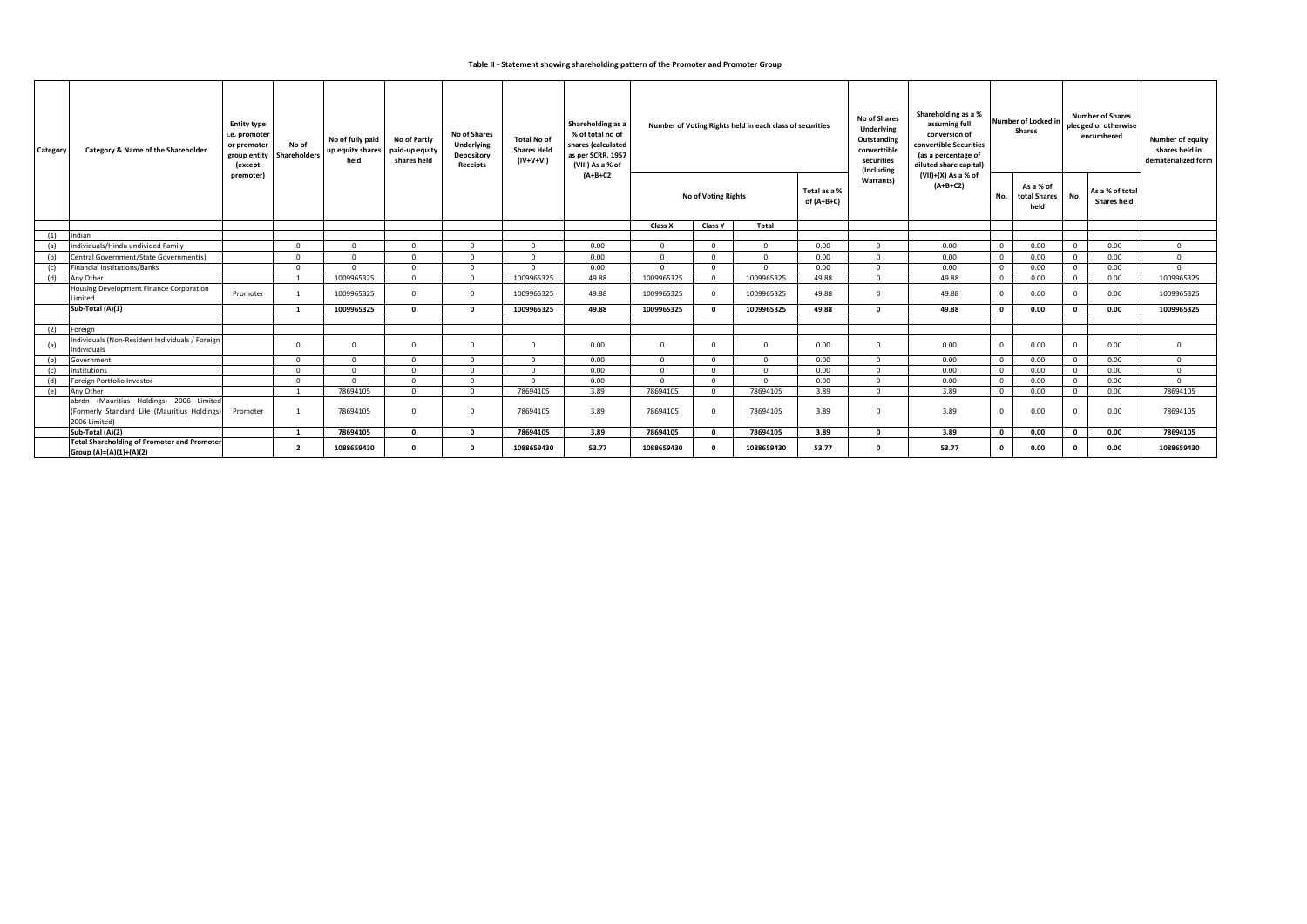| Category | Category & Name of the Shareholder                                                   | No of<br><b>Shareholders</b> | No of fully paid<br>up equity shares<br>held | No of Partly<br>paid-up<br>equity shares<br>held | <b>No of Shares</b><br><b>Underlying</b><br><b>Depository</b><br>Receipts | <b>Total No of</b><br><b>Shares Held</b><br>(IV+V+VI) | a % of total no<br>of shares<br>$(A+B+C2)$ |                     | Shareholding as a<br>No of Shares<br>% assuming full<br><b>Underlying</b><br><b>Number of Locked</b><br>Shareholding as Number of Voting Rights held in each class of securities<br>conversion of<br>Outstanding<br>in Shares<br>convertible<br>converttible<br>Securities (as a<br>securities<br>percentage of<br>(Including<br>diluted share |                     |                            |                            | <b>Number of Shares</b><br>pledged or otherwise<br>encumbered | Number of equity<br>shares held in<br>dematerialized form |                                       |                        |                                       |                        |
|----------|--------------------------------------------------------------------------------------|------------------------------|----------------------------------------------|--------------------------------------------------|---------------------------------------------------------------------------|-------------------------------------------------------|--------------------------------------------|---------------------|------------------------------------------------------------------------------------------------------------------------------------------------------------------------------------------------------------------------------------------------------------------------------------------------------------------------------------------------|---------------------|----------------------------|----------------------------|---------------------------------------------------------------|-----------------------------------------------------------|---------------------------------------|------------------------|---------------------------------------|------------------------|
|          |                                                                                      |                              |                                              |                                                  |                                                                           |                                                       |                                            |                     | <b>No of Voting Rights</b>                                                                                                                                                                                                                                                                                                                     |                     | Total as a % of<br>(A+B+C) | Warrants)                  | capital)                                                      | No.                                                       | As a % of total<br><b>Shares held</b> | No.                    | As a % of total<br><b>Shares held</b> |                        |
|          |                                                                                      |                              |                                              |                                                  |                                                                           |                                                       |                                            | Class X             | <b>Class Y</b>                                                                                                                                                                                                                                                                                                                                 | Total               |                            |                            |                                                               |                                                           |                                       |                        |                                       |                        |
| (1)      | Institutions                                                                         |                              |                                              |                                                  |                                                                           |                                                       |                                            |                     |                                                                                                                                                                                                                                                                                                                                                |                     |                            |                            |                                                               |                                                           |                                       |                        |                                       |                        |
| (a)      | <b>Mutual Funds</b>                                                                  | 33                           | 86540964                                     | $\mathbf 0$                                      | $\Omega$                                                                  | 86540964                                              | 4.27                                       | 86540964            | $\mathsf{O}$                                                                                                                                                                                                                                                                                                                                   | 86540964            | 4.27                       | $\mathbf 0$                | 4.27                                                          | $\mathbf 0$                                               | 0.00                                  | <b>NA</b>              | NA                                    | 86540964               |
|          | <b>SBI Mutual Fund</b>                                                               |                              | 24026533                                     | $\mathbf 0$                                      | $\mathbf 0$<br>$\Omega$                                                   | 24026533                                              | 1.19                                       | 24026533            | $\overline{0}$                                                                                                                                                                                                                                                                                                                                 | 24026533            | 1.19                       | $\mathbf 0$                | 1.19                                                          | $\mathbf 0$                                               | 0.00                                  | <b>NA</b>              | <b>NA</b>                             | 24026533               |
| (b)      | Venture Capital Funds                                                                | $\mathbf 0$                  | $\mathbf 0$                                  | $\mathbf{0}$                                     | $\Omega$                                                                  | $\Omega$                                              | 0.00                                       | $\Omega$            | $\mathbf 0$                                                                                                                                                                                                                                                                                                                                    | $\Omega$            | 0.00                       | $\mathbf 0$                | 0.00                                                          | $\mathbf 0$                                               | 0.00                                  | <b>NA</b>              | <b>NA</b>                             | 0                      |
| (c)      | Alternate Investment Funds<br>Foreign Venture Capital Investors                      | 31<br>$\mathbf 0$            | 5369821<br>$\mathbf 0$                       | $\mathbf 0$<br>$\mathbf 0$                       | $\Omega$                                                                  | 5369821<br>$\Omega$                                   | 0.27<br>0.00                               | 5369821<br>$\Omega$ | $\overline{0}$<br>$\overline{0}$                                                                                                                                                                                                                                                                                                               | 5369821<br>$\Omega$ | 0.27<br>0.00               | $\mathbf 0$<br>$\mathbf 0$ | 0.27<br>0.00                                                  | $\mathbf 0$<br>$\mathbf 0$                                | 0.00<br>0.00                          | <b>NA</b><br><b>NA</b> | <b>NA</b><br><b>NA</b>                | 5369821<br>$\mathbf 0$ |
| (d)      | Foreign Portfolio Investors                                                          | 677                          | 616548441                                    | $\mathbf{0}$                                     | $\Omega$                                                                  | 616548441                                             | 30.45                                      | 616548441           | $\mathbf 0$                                                                                                                                                                                                                                                                                                                                    | 616548441           | 30.45                      | $\mathbf 0$                | 30.45                                                         | $\mathbf 0$                                               | 0.00                                  | <b>NA</b>              | <b>NA</b>                             | 616548441              |
| (e)      | Capital World Growth & Income Fund                                                   |                              | 54729732                                     | $\mathbf 0$                                      | $\Omega$                                                                  | 54729732                                              | 2.70                                       | 54729732            | $\mathbf 0$                                                                                                                                                                                                                                                                                                                                    | 54729732            | 2.70                       | $\mathbf 0$                | 2.70                                                          | $\mathbf 0$                                               | 0.00                                  | <b>NA</b>              | <b>NA</b>                             | 54729732               |
|          | <b>Europacific Growth Fund</b>                                                       |                              | 43138945                                     | $\Omega$                                         | $\mathbf 0$                                                               | 43138945                                              | 2.13                                       | 43138945            | $\overline{0}$                                                                                                                                                                                                                                                                                                                                 | 43138945            | 2.13                       | $\mathbf 0$                | 2.13                                                          | $\mathbf 0$                                               | 0.00                                  | <b>NA</b>              | <b>NA</b>                             | 43138945               |
|          | J P Morgan Funds                                                                     |                              | 28936130                                     | $\mathbf 0$                                      | $\mathbf 0$                                                               | 28936130                                              | 1.43                                       | 28936130            | $\mathbf 0$                                                                                                                                                                                                                                                                                                                                    | 28936130            | 1.43                       | $\mathbf 0$                | 1.43                                                          | $\mathbf 0$                                               | 0.00                                  | <b>NA</b>              | <b>NA</b>                             | 28936130               |
|          | Government of Singapore                                                              |                              | 25122533                                     | $\Omega$                                         | $\Omega$                                                                  | 25122533                                              | 1.24                                       | 25122533            | $\overline{0}$                                                                                                                                                                                                                                                                                                                                 | 25122533            | 1.24                       | $\mathbf 0$                | 1.24                                                          | $\mathbf 0$                                               |                                       | <b>NA</b>              | <b>NA</b>                             | 25122533               |
| (f)      | Financial Institutions/Banks                                                         | 5                            | 1533856                                      | $\Omega$                                         | $\mathbf 0$                                                               | 1533856                                               | 0.08                                       | 1533856             | $\mathbf 0$                                                                                                                                                                                                                                                                                                                                    | 1533856             | 0.08                       | $\mathbf 0$                | 0.08                                                          | $\mathbf 0$                                               | 0.00                                  | <b>NA</b>              | <b>NA</b>                             | 1533856                |
| (g)      | <b>Insurance Companies</b>                                                           | 25                           | 23033429                                     | $\mathbf 0$                                      | $\Omega$                                                                  | 23033429                                              | 1.14                                       | 23033429            | $\mathsf{O}$                                                                                                                                                                                                                                                                                                                                   | 23033429            | 1.14                       | $\mathbf 0$                | 1.14                                                          | $\mathbf 0$                                               | 0.00                                  | <b>NA</b>              | <b>NA</b>                             | 23033429               |
| (h)      | Provident Funds/ Pension Funds                                                       | $\mathsf{O}$                 | $\mathbf 0$                                  | $\mathbf{0}$                                     | $\Omega$                                                                  | $\mathbf 0$                                           | 0.00                                       | $\Omega$            | $\mathsf{O}$                                                                                                                                                                                                                                                                                                                                   | $\Omega$            | 0.00                       | $\mathbf 0$                | 0.00                                                          | $\mathbf 0$                                               | 0.00                                  | <b>NA</b>              | <b>NA</b>                             | $\mathbf 0$            |
| (i)      | Any Other                                                                            |                              |                                              |                                                  |                                                                           |                                                       |                                            |                     |                                                                                                                                                                                                                                                                                                                                                |                     |                            |                            |                                                               |                                                           |                                       |                        |                                       |                        |
|          | Qualified Institutional Buyer                                                        | $\overline{1}$               | 6652722                                      |                                                  |                                                                           | 6652722                                               | 0.33                                       | 6652722             | $\overline{0}$                                                                                                                                                                                                                                                                                                                                 | 6652722             | 0.33                       | $\mathbf 0$                | 0.33                                                          | $\mathbf 0$                                               | 0.00                                  | NA                     | NA                                    | 6652722                |
|          | Sub Total (B)(1)                                                                     | 772                          | 739679233                                    | $\mathbf{0}$                                     | $\Omega$                                                                  | 739679233                                             | 36.53                                      | 739679233           | $\mathbf 0$                                                                                                                                                                                                                                                                                                                                    | 739679233           | 36.53                      | $\mathbf 0$                | 36.53                                                         | $\mathbf 0$                                               | 0.00                                  | <b>NA</b>              | <b>NA</b>                             | 739679233              |
| (2)      | Central Government/State Government(s)/President<br>of India                         | $\mathbf 0$                  | $\mathbf 0$                                  | $\mathbf 0$                                      | $\Omega$                                                                  | $\mathbf 0$                                           | 0.00                                       | $\Omega$            | $\mathbf 0$                                                                                                                                                                                                                                                                                                                                    | $\Omega$            | 0.00                       | $\mathbf 0$                | 0.00                                                          |                                                           | 0.00                                  | <b>NA</b>              | NA                                    | 0                      |
|          | Sub Total (B)(2)                                                                     | $\mathbf 0$                  | $\mathbf 0$                                  | $\mathbf 0$                                      | $\mathbf{0}$                                                              | $\mathbf{0}$                                          | 0.00                                       | $\mathbf{0}$        | $\mathbf 0$                                                                                                                                                                                                                                                                                                                                    | $\mathbf 0$         | 0.00                       | $\mathbf 0$                | 0.00                                                          | $\mathbf 0$                                               | 0.00                                  | <b>NA</b>              | <b>NA</b>                             | $\mathbf 0$            |
| (3)      | Non-Institutions                                                                     |                              |                                              |                                                  |                                                                           |                                                       |                                            |                     |                                                                                                                                                                                                                                                                                                                                                |                     |                            |                            |                                                               |                                                           |                                       |                        |                                       |                        |
| (a)      | i.Individual shareholders holding nominal share<br>capital up to Rs.2 lakhs          | 894661                       | 118222455                                    | $\mathbf 0$                                      | $\Omega$                                                                  | 118222455                                             | 5.84                                       | 118222455           | $\mathbf 0$                                                                                                                                                                                                                                                                                                                                    | 118222455           | 5.84                       | 0                          | 5.84                                                          | $\mathbf 0$                                               | 0.00                                  | <b>NA</b>              | NA                                    | 118221339              |
|          | ii.Individual shareholders holding nominal share<br>capital in excess of Rs. 2 Lakhs | 692                          | 44023991                                     | $\mathbf 0$                                      | $\Omega$                                                                  | 44023991                                              | 2.17                                       | 44023991            | $\mathbf 0$                                                                                                                                                                                                                                                                                                                                    | 44023991            | 2.17                       | $\mathbf 0$                | 2.17                                                          | $\overline{\mathbf{0}}$                                   | 0.00                                  | NA                     | ΝA                                    | 44023991               |
|          |                                                                                      |                              |                                              |                                                  |                                                                           |                                                       |                                            |                     |                                                                                                                                                                                                                                                                                                                                                |                     |                            |                            |                                                               |                                                           |                                       |                        |                                       |                        |
| (b)      | NBFCs Registered with RBI                                                            | 11                           | 5678478                                      | $\mathbf 0$                                      | $\Omega$                                                                  | 5678478                                               | 0.28                                       | 5678478             | $\mathbf 0$                                                                                                                                                                                                                                                                                                                                    | 5678478             | 0.28                       | $\mathbf{0}$               | 0.28                                                          | $\mathbf 0$                                               | 0.00                                  | <b>NA</b>              | <b>NA</b>                             | 5678478                |
| (c)      | <b>Employee Trusts</b>                                                               | $\mathbf 0$                  | $\mathbf 0$                                  | $\mathbf 0$                                      | $\Omega$                                                                  | $\Omega$                                              | 0.00                                       | $\Omega$            | $\mathsf{O}$                                                                                                                                                                                                                                                                                                                                   | $\Omega$            | 0.00                       | $\mathbf 0$                | 0.00                                                          | $\mathbf 0$                                               | 0.00                                  | <b>NA</b>              | <b>NA</b>                             | $\mathbf 0$            |
| (d)      | <b>Overseas Depositories (Holding DRs)</b><br>(Balancing figure)                     | $\Omega$                     | $\Omega$                                     | $\mathbf{0}$                                     | $\Omega$                                                                  | 0                                                     | 0.00                                       | $\Omega$            | $\mathbf 0$                                                                                                                                                                                                                                                                                                                                    | $\Omega$            | 0.00                       | $\Omega$                   | 0.00                                                          |                                                           | 0.00                                  | <b>NA</b>              | NA                                    | $\Omega$               |
| (e)      | Any Other                                                                            |                              |                                              |                                                  |                                                                           |                                                       |                                            |                     |                                                                                                                                                                                                                                                                                                                                                |                     |                            |                            |                                                               |                                                           |                                       |                        |                                       |                        |
|          | <b>Foreign Nationals</b>                                                             | $\overline{4}$               | 1099                                         | $\mathbf 0$                                      | $\Omega$                                                                  | 1099                                                  | 0.00                                       | 1099                | $\mathbf 0$                                                                                                                                                                                                                                                                                                                                    | 1099                | 0.00                       | $\mathbf 0$                | 0.00                                                          | $\mathbf 0$                                               | 0.00                                  | <b>NA</b>              | <b>NA</b>                             | 1099                   |
|          | <b>Clearing Members</b>                                                              | 162                          | 1108078                                      | $\Omega$                                         | $\Omega$                                                                  | 1108078                                               | 0.05                                       | 1108078             | $\mathbf 0$                                                                                                                                                                                                                                                                                                                                    | 1108078             | 0.05                       | $\mathbf 0$                | 0.05                                                          | $\mathbf 0$                                               | 0.00                                  | NA                     | <b>NA</b>                             | 1108078                |
|          | Non Resident Indians                                                                 | 10210                        | 4132447                                      | $\mathbf 0$                                      | $\mathbf 0$                                                               | 4132447                                               | 0.20                                       | 4132447             | $\mathbf 0$                                                                                                                                                                                                                                                                                                                                    | 4132447             | 0.20                       | $\mathbf 0$                | 0.20                                                          | $\mathbf 0$                                               | 0.00                                  | <b>NA</b>              | <b>NA</b>                             | 4132447                |
|          | <b>Bodies Corporate</b>                                                              | 3355                         | 14432086                                     | $\mathbf 0$                                      | $\Omega$                                                                  | 14432086                                              | 0.71                                       | 14432086            | $\mathbf 0$                                                                                                                                                                                                                                                                                                                                    | 14432086            | 0.71                       | $\mathbf 0$                | 0.71                                                          | $\mathbf 0$                                               | 0.00                                  | <b>NA</b>              | <b>NA</b>                             | 14432086               |
|          | Trusts                                                                               | 30                           | 239207                                       | $\Omega$                                         | $\Omega$                                                                  | 239207                                                | 0.01                                       | 239207              | $\overline{0}$                                                                                                                                                                                                                                                                                                                                 | 239207              | 0.01                       | $\mathbf 0$                | 0.01                                                          | $\mathbf 0$                                               | 0.00                                  | <b>NA</b>              | <b>NA</b>                             | 239207                 |
|          | Directors                                                                            | 6                            | 5206616                                      | $\mathbf 0$                                      | $\mathbf 0$                                                               | 5206616                                               | 0.26                                       | 5206616             | $\overline{\mathbf{0}}$                                                                                                                                                                                                                                                                                                                        | 5206616             | 0.26                       | $\mathbf 0$                | 0.26                                                          | $\mathbf 0$                                               | 0.00                                  | <b>NA</b>              | <b>NA</b>                             | 5206616                |
|          | <b>IEPF</b>                                                                          | 1                            | 1269                                         | $\mathbf 0$                                      | $\Omega$                                                                  | 1269                                                  | 0.00                                       | 1269                | $\mathbf 0$                                                                                                                                                                                                                                                                                                                                    | 1269                | 0.00                       | $\mathbf 0$                | 0.00                                                          | $\mathbf 0$                                               | 0.00                                  | <b>NA</b>              | <b>NA</b>                             | 1269                   |
|          | Non Resident Indian Non Repatriable                                                  | 5166                         | 2866810                                      | $\mathbf 0$                                      | $\Omega$                                                                  | 2866810                                               | 0.14                                       | 2866810             | $\mathbf 0$                                                                                                                                                                                                                                                                                                                                    | 2866810             | 0.14                       | $\mathbf 0$                | 0.14                                                          | $\mathbf 0$                                               | 0.00                                  | <b>NA</b>              | <b>NA</b>                             | 2866810                |
|          | Sub Total (B)(3)                                                                     | 914298                       | 195912536                                    | $\mathbf{0}$                                     | $\mathbf{0}$                                                              | 195912536                                             | 9.68                                       | 195912536           | $\mathbf 0$                                                                                                                                                                                                                                                                                                                                    | 195912536           | 9.68                       | $\mathbf 0$                | 9.68                                                          | $\mathbf 0$                                               | 0.00                                  | <b>NA</b>              | NA                                    | 195911420              |
|          | <b>Total Public Shareholding</b><br>$(B) = (B)(1)+(B)(2)+(B)(3)$                     | 915070                       | 935591769                                    | $\mathbf 0$                                      | $\mathbf{0}$                                                              | 935591769                                             | 46.21                                      | 935591769           | $\mathbf 0$                                                                                                                                                                                                                                                                                                                                    | 935591769           | 46.21                      | 0                          | 46.21                                                         | $\mathbf 0$                                               | 0.00                                  | <b>NA</b>              | ΝA                                    | 935590653              |

Details of the shareholders acting as persons in Concert including their Shareholding (No. and %): **NIL**

Details of Shares which remain unclaimed may be given hear along with details such as number of shareholders, outstanding shares held in demat / unclaimed suspense account, voting rights which are frozen etc : **NIL**

### **Table III ‐ Statement showing shareholding pattern of the Public shareholder**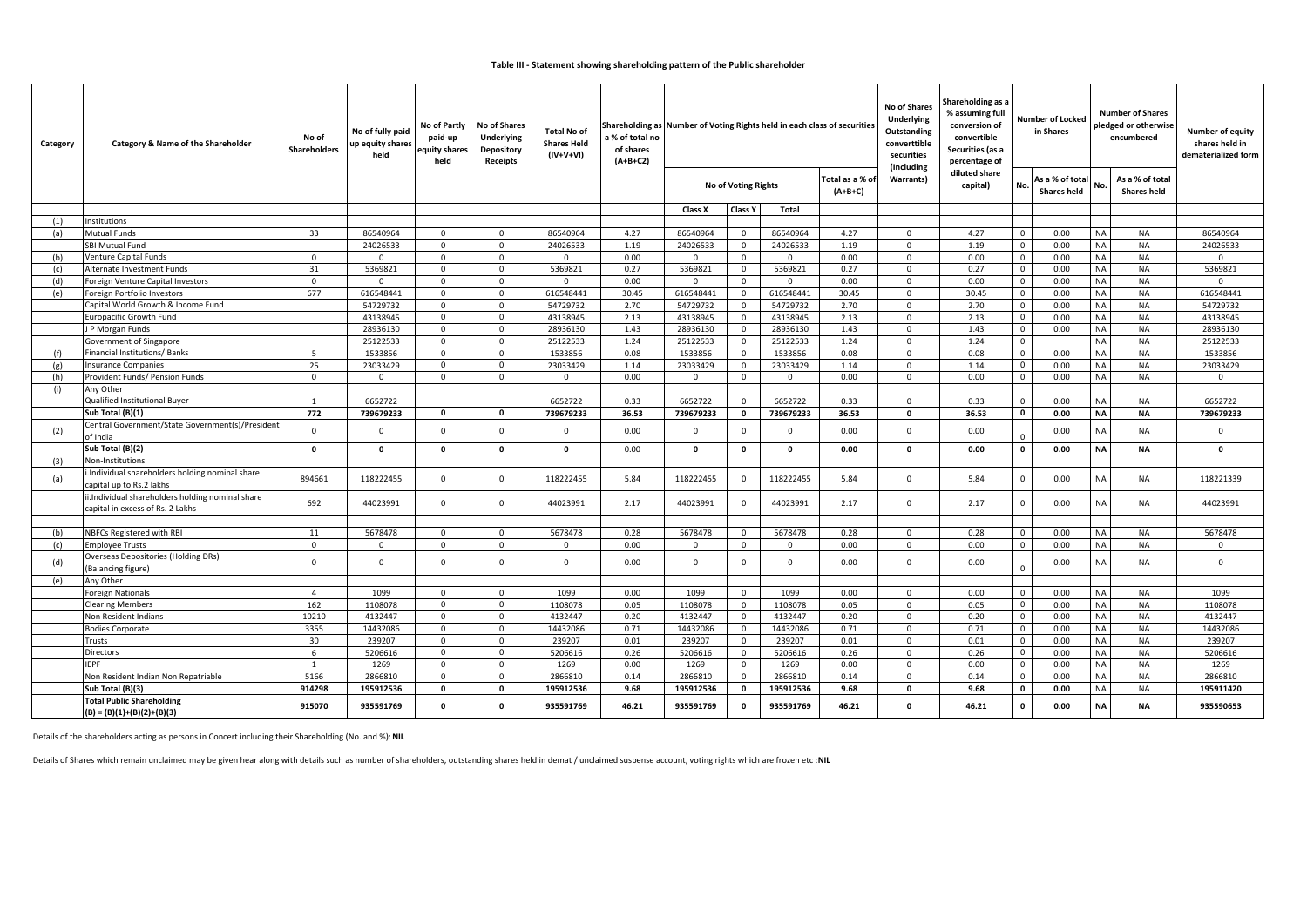### **Table IV ‐ Statement showing shareholding pattern of the Non Promoter ‐ Non Public Shareholder**

| Category | <b>Category &amp; Name of the Shareholder</b>                                         | No of<br><b>Shareholders</b> | No of fully<br>paid up equity<br>shares held | paid-up<br>equity | No of Partly No of Shares<br>Underlying<br>Depository | <b>Total No of</b><br><b>Shares Held</b><br>(IV+V+VI) | Shareholding as<br>a % of total no<br>of shares<br>$(A+B+C2)$ |                |                            | Number of Voting Rights held in each class of<br>securities |                              | <b>No of Shares</b><br><b>Underlying</b><br>Outstanding<br>converttible<br>securities | Shareholding as a<br>% assuming full<br>conversion of<br>convertible<br>Securities (as a |              | <b>Number of Locked in</b><br><b>Shares</b> |           | Number of Shares pledged<br>or otherwise encumbered | <b>Number of equity</b><br>shares held in<br>dematerialized form |
|----------|---------------------------------------------------------------------------------------|------------------------------|----------------------------------------------|-------------------|-------------------------------------------------------|-------------------------------------------------------|---------------------------------------------------------------|----------------|----------------------------|-------------------------------------------------------------|------------------------------|---------------------------------------------------------------------------------------|------------------------------------------------------------------------------------------|--------------|---------------------------------------------|-----------|-----------------------------------------------------|------------------------------------------------------------------|
|          |                                                                                       |                              |                                              | shares held       | <b>Receipts</b>                                       |                                                       |                                                               |                | <b>No of Voting Rights</b> |                                                             | Total as a % of<br>$(A+B+C)$ | (Including<br>Warrants)                                                               | percentage of<br>diluted share<br>capital)                                               | No.          | As a % of total<br><b>Shares held</b>       | No.       | As a % of total<br><b>Shares held</b>               |                                                                  |
|          |                                                                                       |                              |                                              |                   |                                                       |                                                       |                                                               | <b>Class X</b> | <b>Class Y</b>             | Total                                                       |                              |                                                                                       |                                                                                          |              |                                             |           |                                                     |                                                                  |
| (1)      | Custodian/DR Holder                                                                   |                              | $\Omega$                                     |                   |                                                       |                                                       | 0.00                                                          |                |                            |                                                             | 0.00                         | 0                                                                                     | 0.00                                                                                     | $\mathbf{0}$ | 0.00                                        | <b>NA</b> | <b>NA</b>                                           |                                                                  |
| (2)      | Employee Benefit Trust (under SEBI(Share based<br>Employee Benefit) Regulations 2014) |                              | 539834                                       |                   |                                                       | 539834                                                | 0.03                                                          | 539834         |                            | 539834                                                      | 0.03                         | 0                                                                                     | 0.03                                                                                     | 0            | 0.00                                        | <b>NA</b> | <b>NA</b>                                           | 539834                                                           |
|          |                                                                                       |                              |                                              |                   |                                                       |                                                       |                                                               |                |                            |                                                             |                              |                                                                                       |                                                                                          |              |                                             |           |                                                     |                                                                  |
|          | Total Non-Promoter-Non Public Shareholding<br>$(C) = (C)(1)+(C)(2)$                   |                              | 539834                                       |                   |                                                       | 539834                                                | 0.03                                                          | 539834         |                            | 539834                                                      | 0.03                         | 0                                                                                     | 0.03                                                                                     |              | 0.00                                        | <b>NA</b> | <b>NA</b>                                           | 539834                                                           |